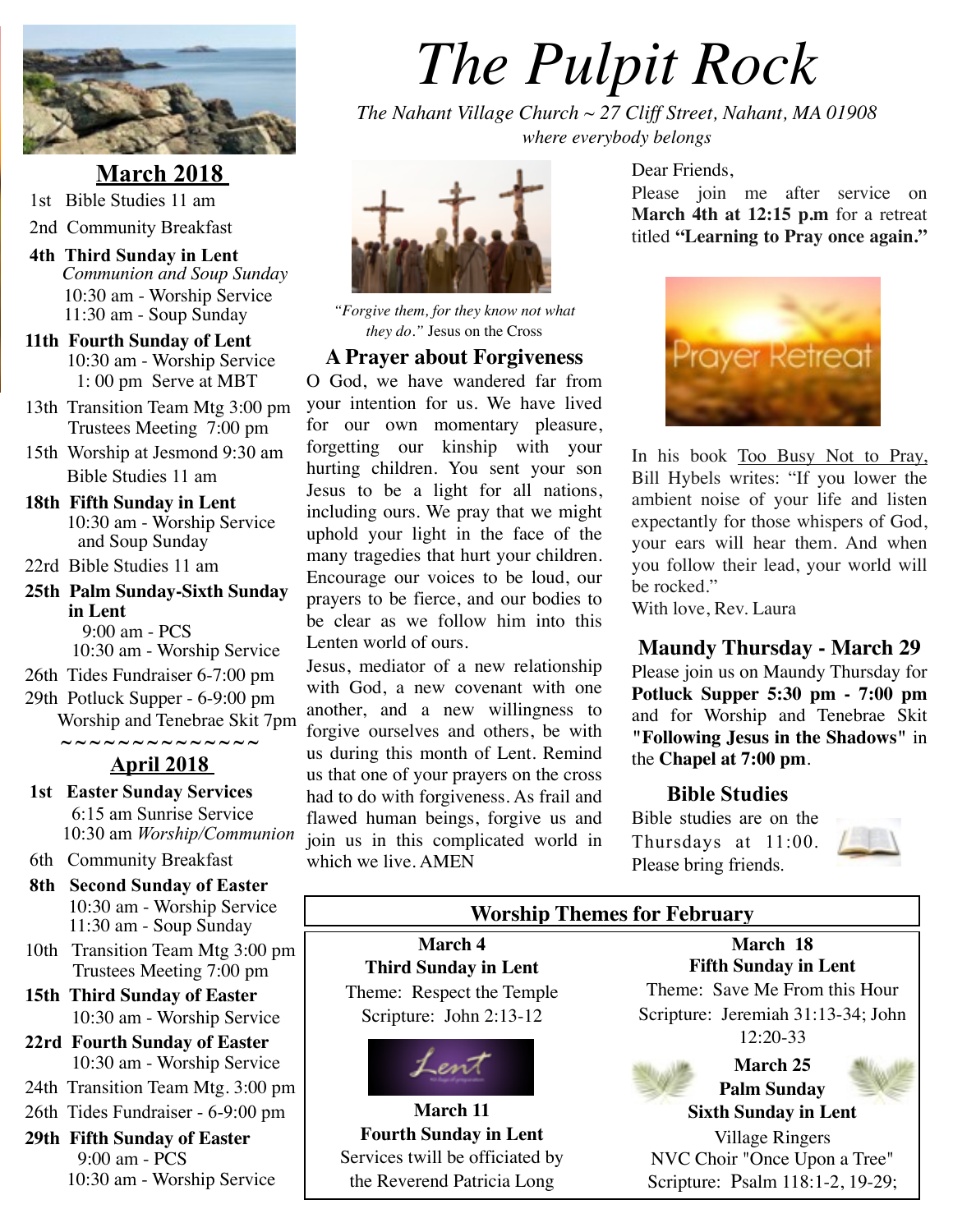#### **A message from your Co-Moderators**

March calls to us in many ways.

We move from the darkness of winter to the promise of spring.

We think of Jesus in the desert fasting, praying, and being tempted by Satan for 40 days and 40 nights before he began his ministry.

March is a good time to reflect upon all that we have, all that we can do to help others, and how we can grow closer to God.

In anticipation of Easter, let us move through March and the season of Lent - together.

Respectfully Submitted,

Rich Stevens and Maria Welsh

# **March Nahant Community Breakfast Friday, March 2nd**



The next Community Breakfast will be held on Friday, March 2nd. It will feature a presentation by Dr. Ronald Plotka of North Shore Center for Laser. Cosmetic and Family Dentistry in Swampscott. The focus of his presentation will be on sleep apnea, a condition in which breathing stops periodically during sleep. He will review what sleep apnea is, its signs, and its

dangers, as well as available appliances to remedy this condition. Dr. Plotka is currently taking an internship on SLEEP at Tufts Dental University and is the only DME (Durable Medical Equipment) dentist in the area. He is collaborating with local physicians and EMT's to help screen patients for possible sleep disorders.

The breakfast is free. Please plan to come for a hearty breakfast, an informative presentation and wonderful camaraderie. Spread the word and bring a family members or friend.

Arrangements for transportation of elders to and from the breakfast may be made by calling the Tiffany Room a few days in advance of the breakfast at 781-581-5691.

April's breakfast will Town Administrator Jeff Chelgren who will discuss the Town Budget and other issues to be addressed in the Town warrant.

#### **Easter Flower Orders**

This year the altar and sanctuary will be decorated with a variety of plants for Easter. If you would like to order plants, please pick up a form in the Companionway. The cost of each plant is \$12.00.

The deadline for orders is Sunday, March 25, 2018.

# **You Are Invited to a Special Worship/Conversation Sunday March 4, 10:30 a.m., Swansburg Hall**

The **Transition Team** has been very busy, working with Reverend Laura, to prepare our UCC Profile document. As you remember, we held a "town meeting" in Swansburg Hall on Sunday May 21, 2017 to discuss important issues and try to define who we are as a church. A survey was written by the Transition Team, and distributed to the congregation at the meeting and then mailed to those who could not attend. We received 38 surveys back from 120 that were distributed. These results were then tallied. Members of the Transition Team went to visit various leaders in the Nahant Community to get an idea of what NVC meant to the town of Nahant. We have taken all this information and collected other data to answer the questions put forth by the UCC in our Profile document.

The Local Church Profile of the United Church of Christ, is a search and call tool for congregations, meant to advance the Spirit's guidance into God's future. Our responses are shaped around three questions: Who are we? Who is our neighbor? and Who is God calling us to be? The transition team has incorporated these guidelines into our work.

Members of the Transition Team are: Christine Alexander, Nancy Cantelmo, Bill Crawford, Marrit Hastings, Jen McCarthy, and Maria Welsh, under the guidance of Reverend Laura Biddle. We have completed a first draft of the Local Church Profile and would like to present key sections to the congregation for their comments and suggestions.

We will hold a meeting in Swansburg Hall on March 4, 2018 to consider the profile. After a brief worship service, we will present our profile work for your consideration. We will also hold Soup Sunday at that time. Please plan to attend and help us to move further on our way toward our next settled minister.



# **Soup Sundays**

Many thanks to Jen McCarthy, Chris and Rich Stevens for providing delicious soups for the two Soup Sundays. To ensure a successful Soup Sunday Program for the rest of the year, please pick a date and sign up to make a soup. Funds collected on Soup Sundays will be used to support the Church's Missions Program.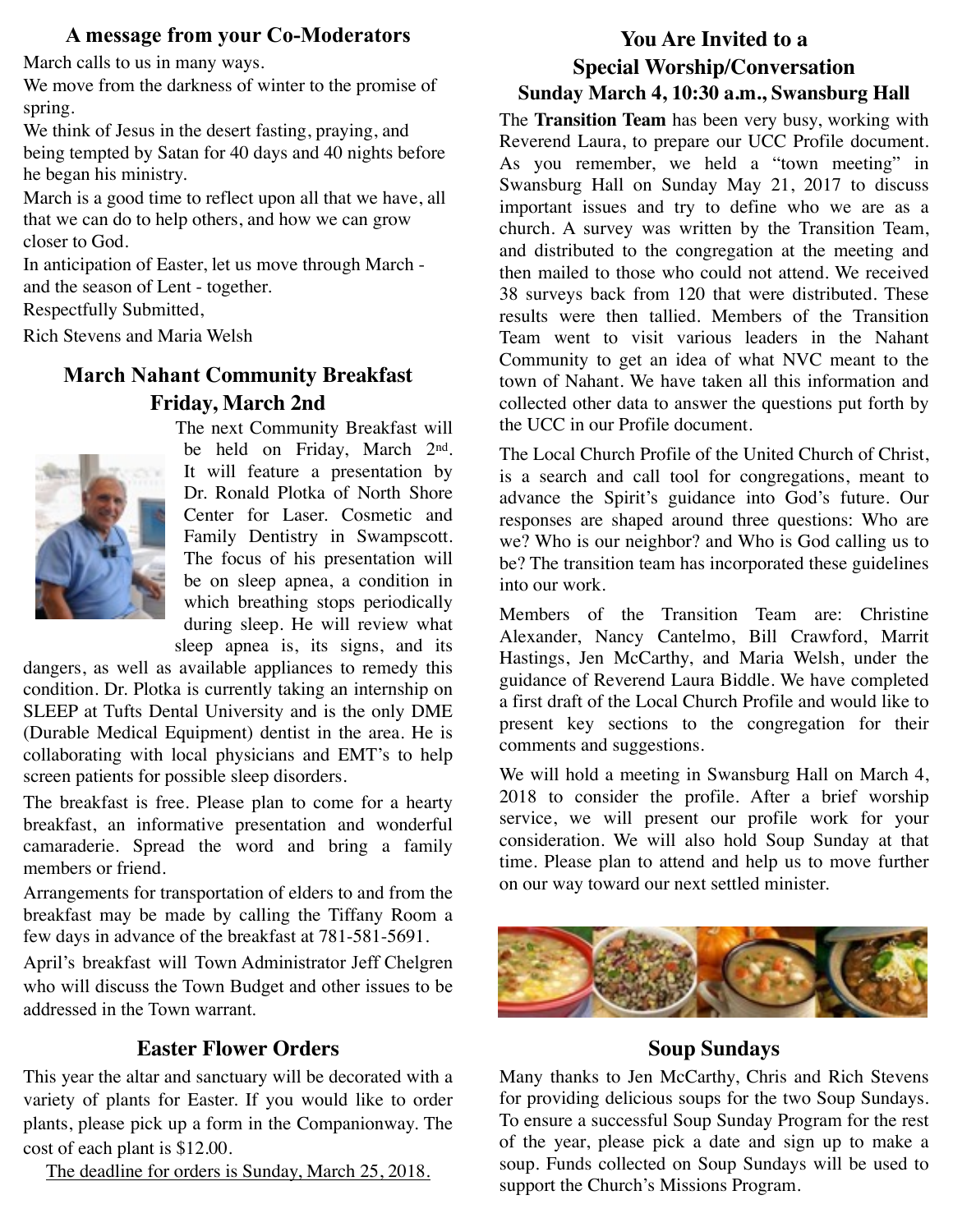#### **Save The Date and to Come Help Annual Work Party**

Our annual work party will be held on St. Patrick's Day, **Saturday, March 17 from 8 a.m. to noon**. This is to



spruce up the Church and ready it for Palm Sunday and Easter. Please come and lend a helping hand. Coffee and donuts will be available for the volunteers.

Some outdoor work needs to be done such as raking dead leave. So, weather permitting, bring a rake and some leaf bags for that purpose. However, most of the work will be indoors (the Sanctuary/Choir Loft, Narthex and Companionway). It would be helpful if you could bring a step ladder, small vacuum cleaner, dust cloths, wood polish and rags, window cleaner, paper towels and a pail.

*Many hands make light work.* We look forward to joining hands with you on the 17<sup>th</sup>.



### **Tides Fundraiser for Nahant Village Church on Monday, March 26, 6:00 - 9:00 p.m**

You can help by being on the lookout for raffle items: gift certificates from your favorite merchant, gift baskets, art, tickets to sporting events, jewelry etc. make great raffle items! See back page of PR for more information.

#### **Love Is An Action Verb**

Matthew 22:38. You shall love your neighbor as yourself

#### **Coat Drive is a Success!**

NVC stepped up to the call for coats this winter and generously gave 25 coats for our Lynn neighbors. The Marshall Middle School was so grateful to receive seven coats. Girls, Inc. jumped for joy to receive 18 coats: 8 girl's, 4 boy's, 4 men's and 2 women's (as well as 6 light jackets to be added to their yearly boutique). Well done! Lisa Haley, Lissa Stempek, Diane Gaucher

#### **Boston Homeless Census**

~~~~~~~~~~~~~~~~~~~~~~~~~~~~~~~~~~~~~~~~~~

On January 31, volunteers from NVC donated 180 pairs of socks to the Census to be distributed to local shelters. Sandra Jones, Diane Gaucher, Olivia Brand, and Margaret Alexander (not pictured).



### **Fundraising**

A major portion of funds needed each year to run the Church are generated through a variety of fundraisers. These include flea markets, Tides fundraisers, bake sales, the Christmas Fair and more. The Fundraising Committee, who will be meeting in the near future, is looking for fresh, new and exciting ideas for 2018. Suggestions may be sent to Marrit Hastings or Jen McCarthy.

In the meantime, you can help raise funds by promoting and selling high quality notecards or unframed prints of a recent watercolor of the Church (sample right) by Steven Foote. Those of



you who made a financial pledge to the Church for 2018 will have received a thank you note on this new stationery. The cost is \$100 for a print and \$15 for a package obtained free of charge from the Treasurer. They are ready for pick up in the Companionway for those who requested envelopes in previous years.



# **E-Giving is Easy**

You can enroll in E-Giving at any time during the year. You simply decide how you want to pay for your pledges or contributions (i.e. checking or savings account or credit card), the amount, and the schedule for making contributions. Once enrolled, the transactions occur automatically. The donor can make changes at any time. Obtain an enrollment form from Marrit Hastings, our Treasurer or approach her with questions that you may have about electric-giving. It works for everyone.

#### **Contribution Statements and Offering Envelopes**

If you were expecting to receive a Statement of Financial Contributions for 2017 and have not one, please contact Treasurer Marrit Hastings.

Cash contributions can only be tracked if they are put in an envelope bearing the donor's name.

Offering envelopes (one for each week, as well as oncea-month envelopes for our Communion Offering Fund, and special offerings for Easter and Christmas) may be

obtained free of charge from the Treasurer. They are ready for pick up in the Companionway for those who requested envelopes in previous years.